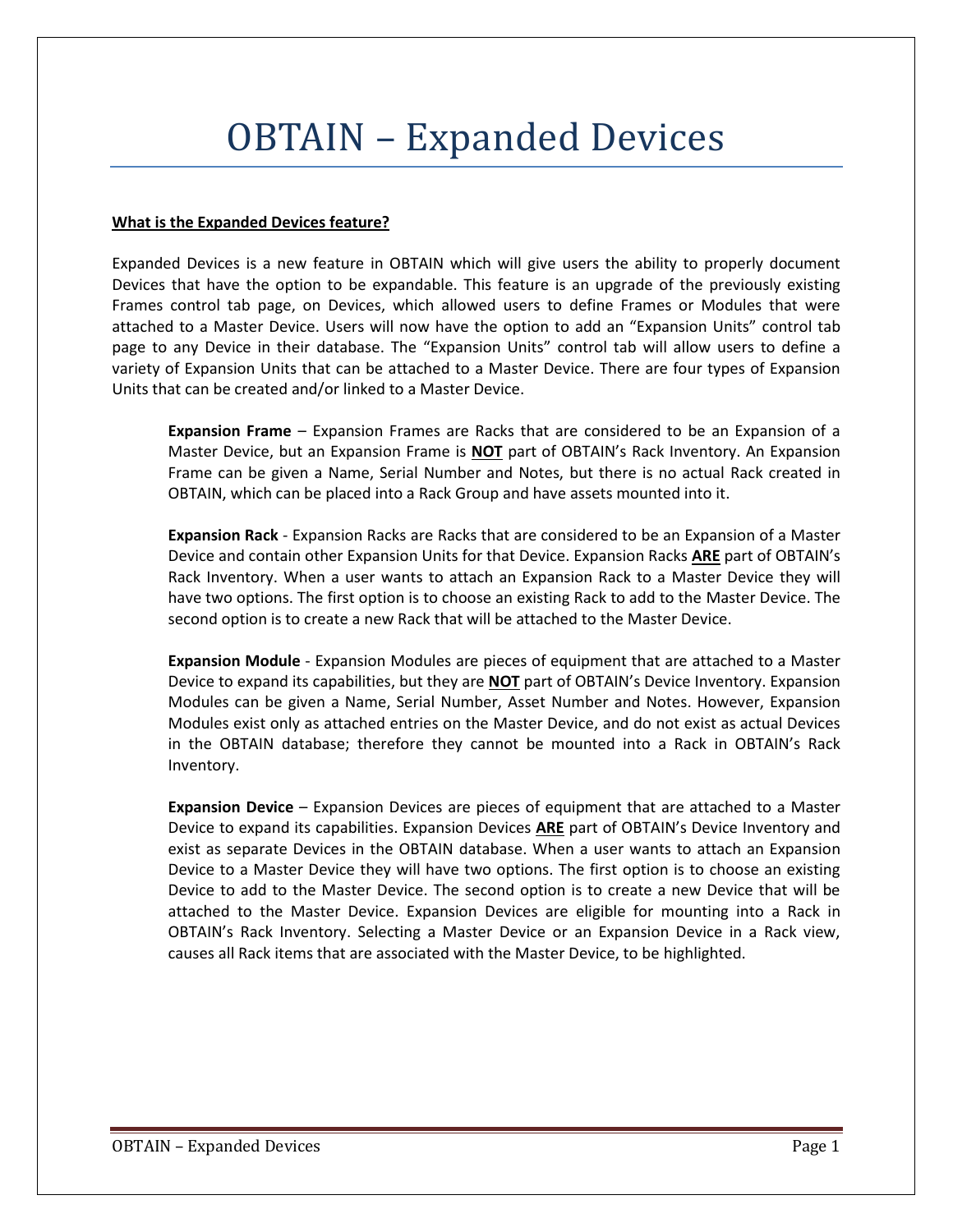For example, an IBM Power 750 Express is an expandable Device. The base server unit is the Master Device and it is able to have anywhere from 1-4 Expansion Units attached to it. IBM 5877 Expansion I/O Drawers would be an example of what could be attached to a Power 750 in order to enhance its capabilities (See Figure 1, below). In OBTAIN, users will now be able to properly document these units by creating the Master Device and then defining the Expansion Units that are attached it. Users may either define the Expansion Units – Model Definitions has an Expansion Unit feature for defining the expansion boxes – as Expansion Devices allowing them to be mounted alongside the Master Device, or if having the Expansion Units in the Device Inventory is not a concern, they can just be created as Expansion Modules to simply show an asset definition of the Expansion Unit on the Master Device.



**(Figure 1)**

## **Why is Expanded Devices Useful?**

OBTAIN strives to provide customers with a way to document the Assets in their datacenters with as much accuracy as possible. The Expanded Devices feature supports this goal by giving users the ability to document Devices that have Expansion Units in a much more accurate and beneficial manner. Now, instead of having to create a faceplate or an entirely new, unlinked Device to simulate an expansion, users can attach Expansion Units that are actually linked to the Master Device.

Inside of a datacenter, Master Devices and their expansions are considered to be a single logical unit. This is because expansions are attached to Master Devices to increase their capabilities. Expanded Devices gives you the ability to accurately document these Expansions. You are able to attach expansions to a Master Device and have the OBTAIN database treat the Master Device and the Expansion Units all as a single logical device.

Users who are part of Asset Management teams, or other departments, that rely on proper documentation to assist them in their everyday datacenter processes can now look to their OBTAIN database to find the information they need. Processes such as asset acquisition, installation and decommission can be organized, and executed, better because the proper Asset documentation can be found in the OBTAIN database. This feature is one of many, which have been implemented, that has a goal of getting users to think about their OBTAIN database in relation to their datacenter processes.